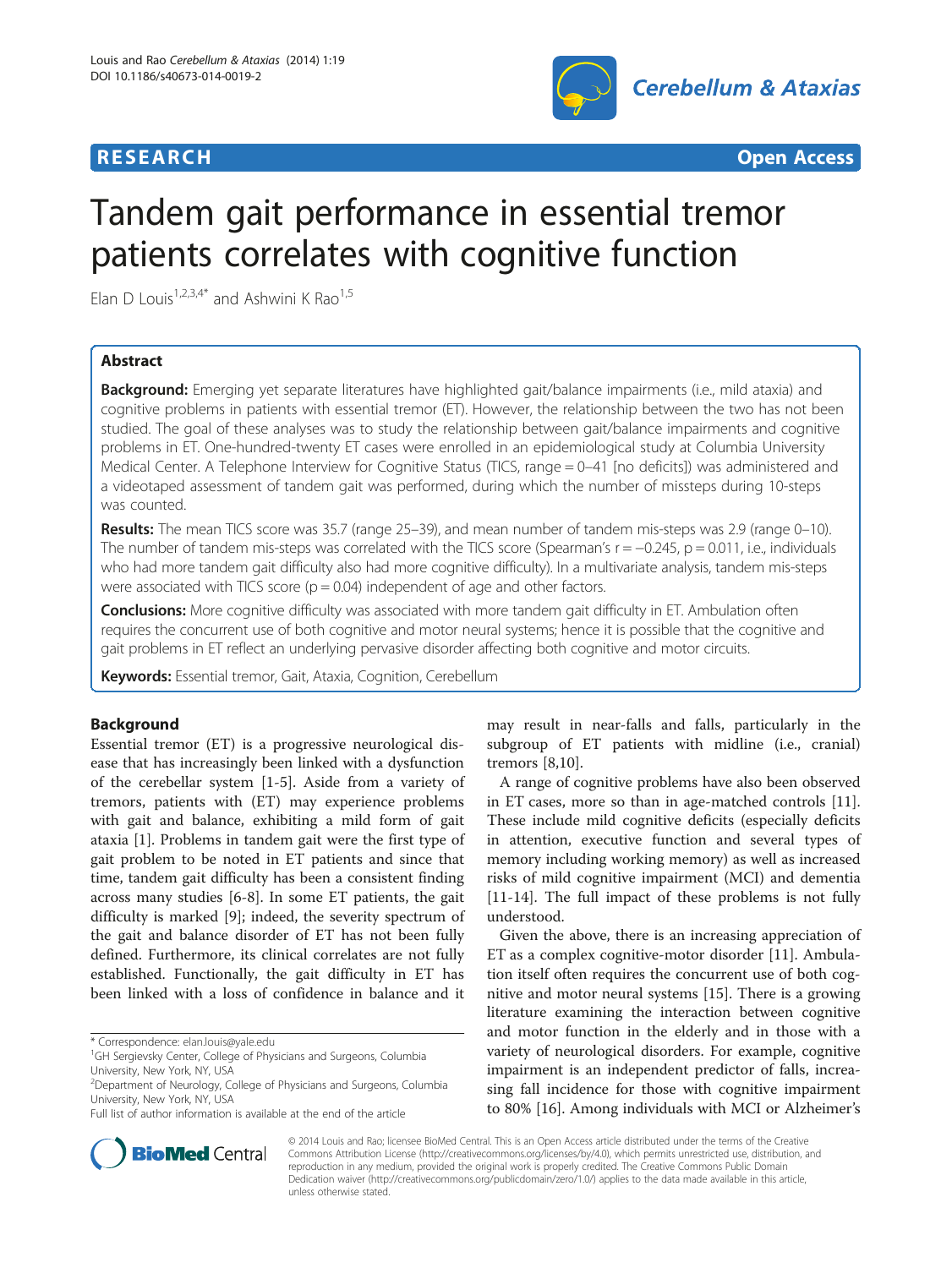Disease, a higher risk for falls is seen compared with healthy controls [[17\]](#page-4-0). Yet the interplay between cognitive and motor function has received relatively little attention in ET [[15\]](#page-4-0). Whether there is an association between cognitive and gait problems in ET has not been formally assessed. The goal of these analyses was to begin to study this association. The clinical relevance of these analyses is that in practice settings, it is important to identify those factors, and eventually those subgroups of patients, who are at greatest risk for difficulties with gait and balance and, by extension, risk for falls.

## Results and discussion

## Results: subject characteristics

There were 120 ET cases whose mean age was  $71.3 \pm 1.5$ 12.6 years (Table 1). The number of tandem mis-steps ranged from  $0 - 10$ , with the mean being  $2.9 \pm 3.3$ (Table 1). The mean Telephone Interview for Cognitive Status (TICS) score was  $35.7 \pm 2.3$  (range =  $25 - 39$ , Table 1).

Table 1 Demographic and clinical characteristics of 120 ET cases

| Age (years)                       | $71.3 \pm 12.6$                  |
|-----------------------------------|----------------------------------|
| Female Gender                     | 64 (53.3)                        |
| Education (years)                 | $16.0 \pm 3.0$                   |
| Total tremor score                | $20.3 \pm 5.6$                   |
| Tremor duration (years)           | $30.9 \pm 18.6$                  |
| Age of tremor onset (years)       | $40.6 \pm 20.2$                  |
| Cranial tremor score <sup>1</sup> |                                  |
| $\mathbf 0$                       | 60 (50.8)                        |
| 1                                 | 34 (28.8)                        |
| $\overline{2}$                    | 17 (14.4)                        |
| 3                                 | 7(5.9)                           |
| Tandem mis-steps                  |                                  |
| $\mathbf 0$                       | 33 (27.5)                        |
| 1                                 | 24 (20.0)                        |
| $\overline{2}$                    | 16(13.3)                         |
| 3                                 | 15(12.5)                         |
| $\overline{4}$                    | 6(5.0)                           |
| 5                                 | 6(5.0)                           |
| 6                                 | (0.0)                            |
| 7                                 | 2(1.7)                           |
| 8                                 | 1(0.8)                           |
| 9                                 | 1(0.8)                           |
| 10                                | 16(13.3)                         |
| Tandem mis-steps                  | $2.9 \pm 3.3$ (range = 0 - 10)   |
| <b>TICS</b> score                 | $35.7 \pm 2.3$ (range = 25 - 39) |

Values are mean ± standard deviation or number (percentage).

<sup>1</sup>Data were missing in two study subjects.

# Results: correlation of tandem gait with demographic and clinical variables

The number of tandem missteps was correlated with age (Spearman's  $r = 0.46$ ,  $p < 0.001$ , i.e., older age was associated with more gait difficulty) but not with years of education (Spearman's  $r = -0.12$ ,  $p = 0.19$ ) or gender (Mann–Whitney test  $z = 0.94$ ,  $p = 0.35$ ). The number of tandem mis-steps was correlated with the cranial tremor score (Spearman's  $r = 0.239$ ,  $p = 0.009$ , i.e., individuals who had more gait difficulty also had more cranial tremor) but not with the total tremor score (Spearman's  $r = 0.14$ ,  $p = 0.15$ ). The number of tandem mis-steps was not associated with the use of anticonvulsant medications (including primidone and phenobarbital), anxiolytic medications, or medications with sedative properties (Mann– Whitney tests, all three  $p > 0.32$ ).

# Results: correlation of tandem gait with TICS score

The number of tandem mis-steps was correlated with the TICS score (Spearman's  $r = -0.245$ ,  $p = 0.011$ , i.e., individuals who had more gait difficulty also had more cognitive difficulty). We stratified the number of tandem mis-steps into quartiles (0 mis-steps [Quartile 1], 1 misstep [Quartile 2], 2–3 mis-steps [Quartile 3], ≥4 missteps [Quartile 4]), and found that the TICS score declined with each increasing tandem mis-step quartile (mean TICS score =  $36.4 \pm 1.8$ , median =  $37$  [Quartile 1], mean TICS score =  $36.2 \pm 1.6$ , median =  $36$  [Quartile 2], mean TICS score =  $35.7 \pm 2.7$ , median =  $36$  [Quartile 3], and mean TICS score =  $34.7 \pm 2.7$ , median =  $34.5$  [Ouartile 4], Jonckheere-Terpstra test p value = 0.009).

#### Results: regression analyses

In a series of six bivariate linear regression analyses, log-transformed tandem mis-steps were associated with TICS score (beta =  $-0.043$ , p = 0.001), age (beta = 0.013,  $p < 0.001$ ), and cranial tremor score (beta = 0.11,  $p = 0.002$ ), but not with use of anticonvulsant medications (including primidone and phenobarbital), anxiolytic medications, or medications with sedative properties (all three  $p > 0.25$ ).

In a multivariate linear regression analysis in which all six variables were entered, log-transformed tandem missteps were independently associated with TICS score (beta =  $-0.03$ , p = 0.04, i.e., more cognitive difficulty was associated with more gait difficulty), age (beta =  $0.10$ , p < 0.001, i.e., older age was associated with more gait difficulty), and cranial tremor score (beta =  $0.069$ , p =  $0.05$ , i.e., more extensive cranial tremor was associated with greater gait difficultly) but none of the other variables (all  $p$  values  $> 0.05$ ).

# Discussion

A number of clinical aspects of ET are currently under increased scrutiny. These include various non-motor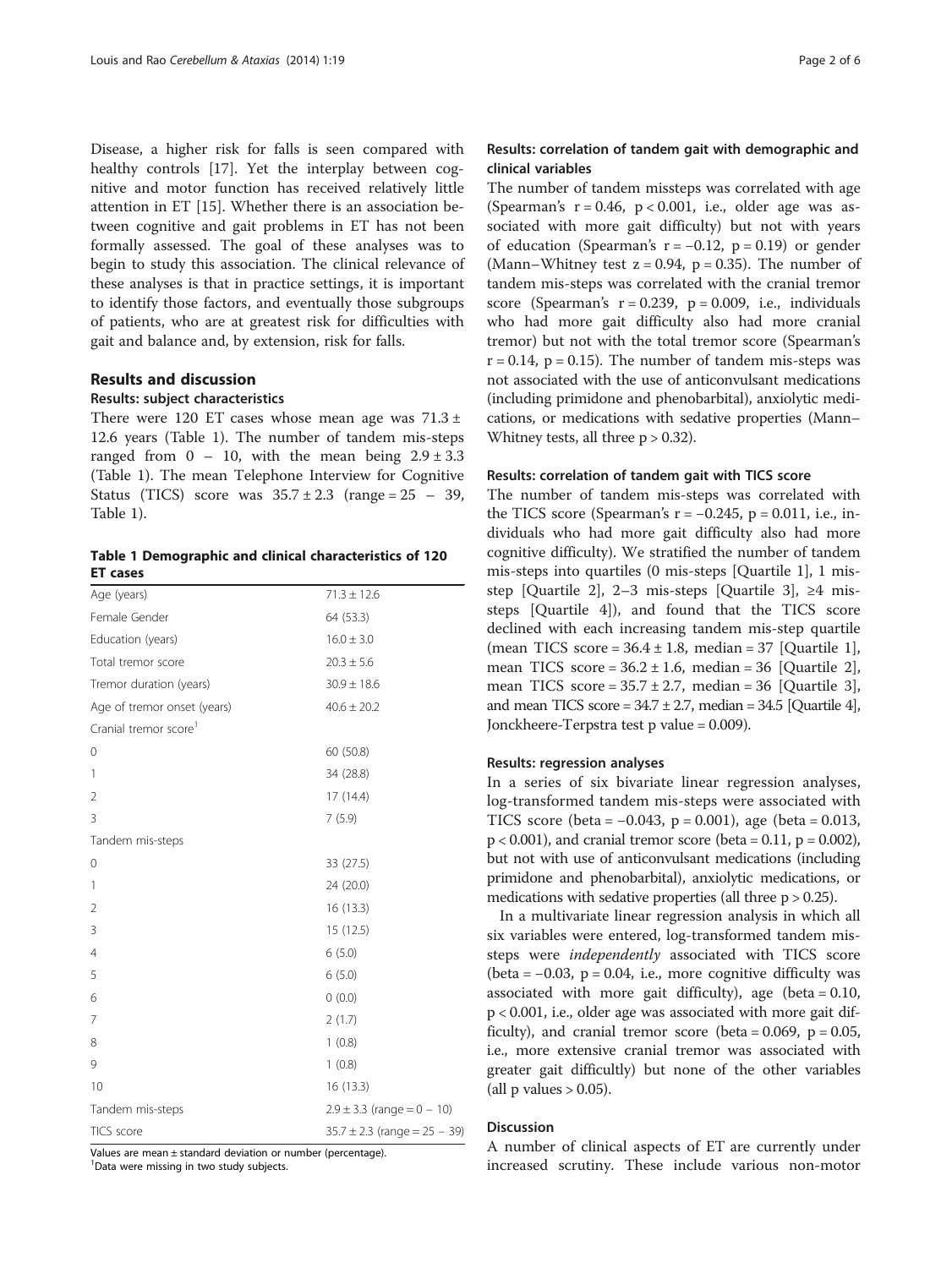features as well as motor features other than tremor. Hence, there is an increasing appreciation of ET as a complex cognitive-motor disorder [\[11](#page-4-0)]. The nature of the cognitive impairment in ET is not entirely clear, but could involve processes restricted to the cerebellum as well as those outside of the cerebellum [[18](#page-4-0),[19](#page-4-0)]. The interplay between cognitive and motor function has received relatively little attention in ET [\[11\]](#page-4-0). The current data demonstrate an interaction between these functions in ET patients, indicating that they do not affect patients in isolation.

Our results are comparable with literature examining the interaction between cognitive and motor function in the elderly and in those with other neurological disorders. Thus, cognitive impairment is an independent predictor of falls, increasing fall incidence for those with cognitive impairment to 80% [\[16\]](#page-4-0). In individuals with primary impairment of cognition, such as MCI or Alzheimer's Disease, a higher risk for falls is seen compared with healthy controls [[17](#page-4-0)]. Impairments in cognition may limit attention resources that need to be allocated for safe functional ambulation.

The nature of the interaction is not clear. Ambulation often requires the concurrent use of both cognitive and motor neural systems [\[15](#page-4-0)]; hence it is possible that the cognitive and gait problems in ET reflect an underlying pervasive disorder affecting both cognitive and motor circuits. Alternatively, the effects of cognitive dysfunction in ET might extend to the performance of functional-motor activities, pointing towards another dimension of the cognitive issues that occur in patients with ET. Further study is needed.

We observed a median 2.5 point difference in TICS scores between the highest and lowest tandem mis-steps quartiles; hence the difference was clinically modest. Indeed, in our adjusted analyses, age was a stronger predictor of tandem mis-steps than TICS score. This association with age was not a surprising finding as many aspect of motor function, including gait, decline with advancing age among elderly patients.

As in our earlier study, conducted on data collected during the baseline rather than follow-up phase of this study, patients with more extensive cranial tremor also demonstrated greater difficulty with tandem gait, suggesting that midline cerebellar structures might be involved with both the cranial tremor and gait impairments [[8](#page-4-0)]. The correlates of gait difficulty in ET are likely to be multi-fold and complex.

This study had limitations. First, a more extensive cognitive test battery would have helped to further define and refine our understanding of the links between cognitive function, and specific cognitive domains, and functional gait difficulty in ET. However, a detailed cognitive test battery was not a feature of this study. Even with

this limitation, we were still able to detect a significant correlation in this study. Second, a more extensive gait battery would similarly have helped to further define these links. This study also had several strengths, including the uniform study assessment across patients, and large sample size as well as careful adjustment for medication effects.

### Conclusions

In summary, performance on a cognitive screen in ET was associated with performance on a functional gait task, such that more cognitive difficulty was associated with more gait difficulty. These results add another dimension to the cognitive dysfunction of ET, indicating that the effects of cognitive impairments in ET might extend to the performance of functional-motor activities. In clinical practice settings, this suggests that patients with ET who are experiencing cognitive deficits might be particularly prone to difficulties with gait and balance.

#### Methods

#### Subjects

ET cases were enrolled in an ongoing clinicalepidemiological longitudinal study of ET at the Neurological Institute, Columbia University Medical Center (CUMC), as described elsewhere [\[8,20\]](#page-4-0). The study assessed a wide range of clinical features as well as the role of environmental factors in disease etiology. The participants were adults (age 18 and older) derived from two primary sources: (1) patients whose neurologist was on staff at the Institute or (2) patients who were cared for by their local doctor in the tri-state region (New York, New Jersey, Connecticut) and, as members of the International Essential Tremor Foundation, had read advertisements for the study and volunteered. Prior to enrollment, all cases signed informed consent approved by the CUMC Ethics Committee. After enrollment, all diagnoses were confirmed using published diagnostic criteria, as outlined below. Baseline recruitment began in 2000 and ended in 2009, during which more than 300 ET cases were enrolled. In April 2009, a follow-up phase began, with the goal of enrolling at least 120–130 ET cases. During the follow-up phase, the oldest cases were targeted first (i.e. those with the highest likelihood of loss to follow-up due to mortality). During recruitment for the follow-up phase, 41 ET cases (24 [58.5%] women, 17 men; age 75.4 ± 13.0 years) refused to participate. At follow-up, ET enrollees underwent the same in-person evaluation as at baseline, with a few modifications, including an assessment of tandem gait (see below).

#### Evaluation

The data were derived from the first-follow-up visit (2009 – 2013), during which an assessment of tandem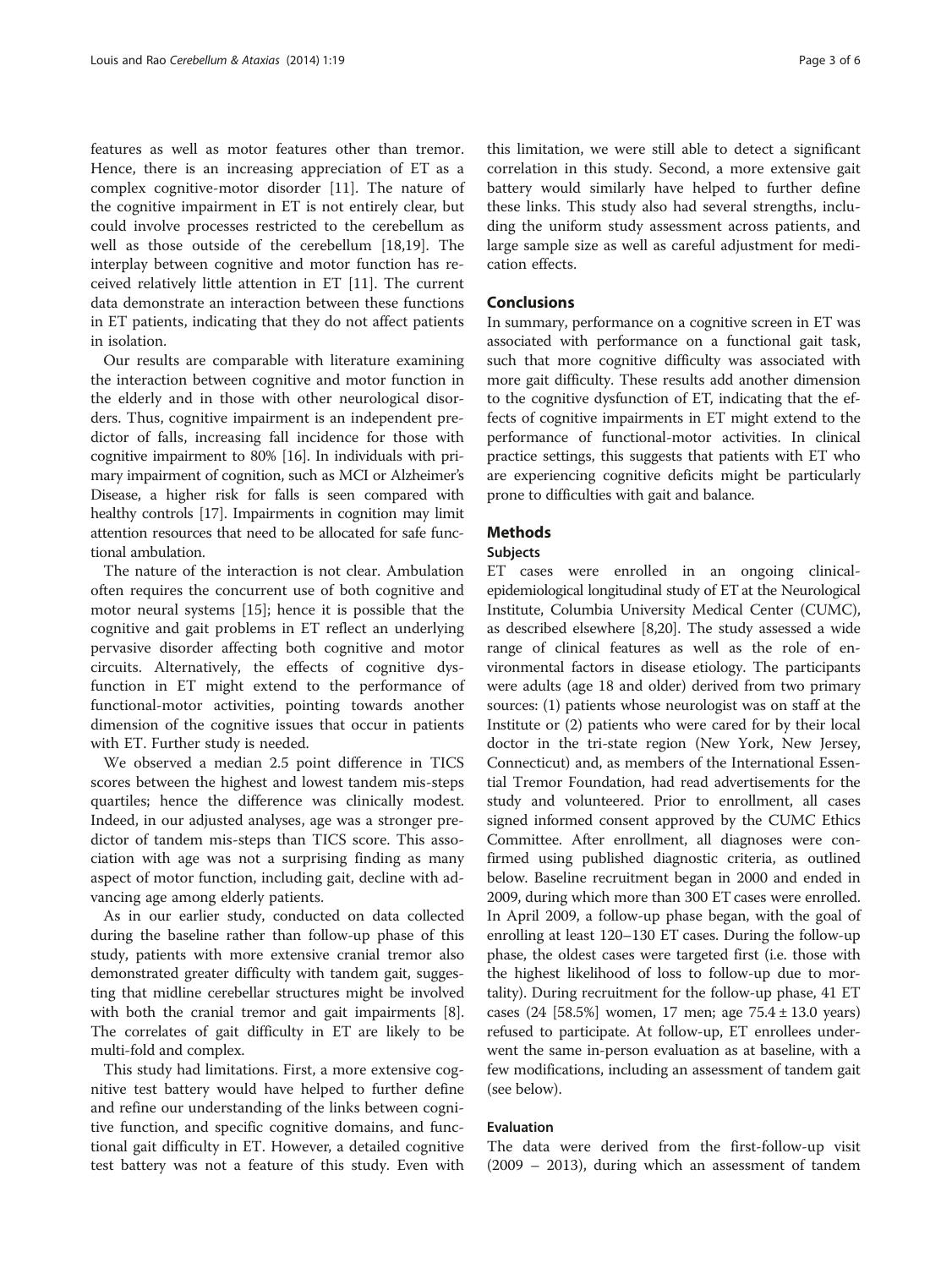gait (see below) was uniformly incorporated into the study protocol.

During this assessment, a trained research assistant administered a demographic and medical history, including years of education beginning with first grade. Data on all current medications were collected. As the study required the valid completion of questionnaires, a Telephone Interview for Cognitive Status (TICS, range =  $0 - 41$  [no deficits]) was administered [\[21\]](#page-4-0) as a brief cognitive screen on the same day as the remainder of the assessment; it was administered in person. This tool was used because it was the same tool that had been used as baseline, although then it had been administered by telephone. TICS has very good sensitivity and specificity for the diagnosis of Alzheimer's disease and high test-retest reliability. It has been shown to have sufficient range to be useful in field research studies of Alzheimer's disease and other disorders associated with cognitive impairment. It is composed of 11 items (maximum score  $=$  41), and assesses orientation, attention, memory, working memory/calculation, and language (i.e., several of the domains noted to be affected in patients with ET). A score  $\geq$  31 distinguishes between normal and mild dementia (94% sensitivity, 100% specificity) [[21\]](#page-4-0).

An assessment of tandem gait was performed in all study subjects who participated during the study visit and it was videotaped so that the number of mis-steps could be evaluated later by a senior neurologist (E.D.L.). Tandem gait was explained and demonstrated to subjects; they were carefully instructed to walk placing one directly foot in front of the other, being careful to touch toe to heel with each step. If they mis-understood the task (i.e., failed to follow directions), they were immediately re-instructed and began again. They could chose their own line (i.e., a line was not drawn or placed on the floor). The number of missteps (i.e., steps to the side) during a single trial of 10-steps was counted (E.D.L.).

During the assessment, a videotaped neurological examination was also performed. This included one test for postural tremor and five for kinetic tremor (pouring, using spoon, drinking, finger-nose-finger, drawing spirals) performed with each arm (12 tests total). A neurologist specializing in movement disorders (E.D.L.) used a reliable [[22](#page-4-0)] and valid [\[23\]](#page-4-0) clinical rating scale, the Washington Heights-Inwood Genetic Study of ET (WHIGET) tremor rating scale, to rate postural and kinetic tremor during each test: 0 (none), 1 (mild), 2 (moderate), 3 (severe). These ratings resulted in a total tremor score (range  $= 0 - 36$ ), which is an assessment of postural and kinetic tremor [\[24](#page-4-0)]. Diagnoses of ET were re-confirmed by E.D.L. using the videotaped neurological examination as well as the WHIGET diagnostic criteria (moderate or greater amplitude kinetic tremor [tremor rating  $\geq$  2] during three or more tests or a head tremor, in the absence of Parkinson's disease, dystonia or another cause) [\[24\]](#page-4-0). The WHIGET diagnostic criteria for ET were developed for a population-based genetic study and, based on data from approximately 2,000 normal (non-diseased controls), these criteria carefully specify the specific examination maneuvers during which tremor should be present and the severity of tremor that should be evident during these maneuvers. These criteria have been shown to be both reliable [\[22](#page-4-0)] and valid [\[24\]](#page-4-0). The WHIGET criteria have been used routinely in Dr. Louis' epidemiological studies of ET [[25](#page-4-0)-[29\]](#page-4-0) and are used by other tremor investigators in the US and internationally [\[30](#page-4-0)[-39](#page-5-0)].

On videotaped examination, jaw and voice tremors were coded as present or absent while cases were seated facing the camera. Jaw tremor was assessed while the mouth was stationary (closed), while the mouth was slightly open, during sustained phonation, and during speech. Voice tremor was assessed during sustained phonation, while reading a prepared paragraph, and during speech. Neck tremor in ET was coded as present or absent and was distinguished from dystonic tremor by the absence of twisting or tilting movements of the neck, jerk-like or sustained neck deviation, or hypertrophy of neck muscles; it was distinguished from titubation by its faster speed and the absence of accompanying truncal titubation or ataxia while seated or standing. As described elsewhere, a cranial tremor score (range  $= 0 - 3$ ) was calculated for each subject based on the number of locations (jaw, voice, neck) in which tremor was present on examination [[8\]](#page-4-0).

# Statistical analyses

The number of tandem mis-steps was not normally distributed (Kolmogorov-Smirnov test p value < 0.001). Therefore, the correlation between number of tandem mis-steps and TICS score as well as other variables (age, gender, education, cranial tremor score, total tremor score, use of anticonvulsant medications, use of anxiolytic medications, use of medications with sedative properties) was assessed using non-parametric tests (Spearman's correlation coefficients and Mann–Whitney tests). In one analysis, we stratified the number of tandem mis-steps into quartiles; for that analysis we stratified the TICS score into tertiles because the range of TICS scores was not sufficient for quartiles. We then examined the association across these categories using a Jonckheere-Terpstra test. As previously described [\[8](#page-4-0)], for linear regression models, we modified the tandem mis-step variable - because in many cases, the number of tandem mis-steps was zero and the number of mis-steps was not normally distributed, we used the following value:  $log_{10}$  (tandem mis-steps +1). First, we examined a series of six bivariate models, assessing variables that were associated with tandem mis-steps in our initial analyses. We also assessed medications, as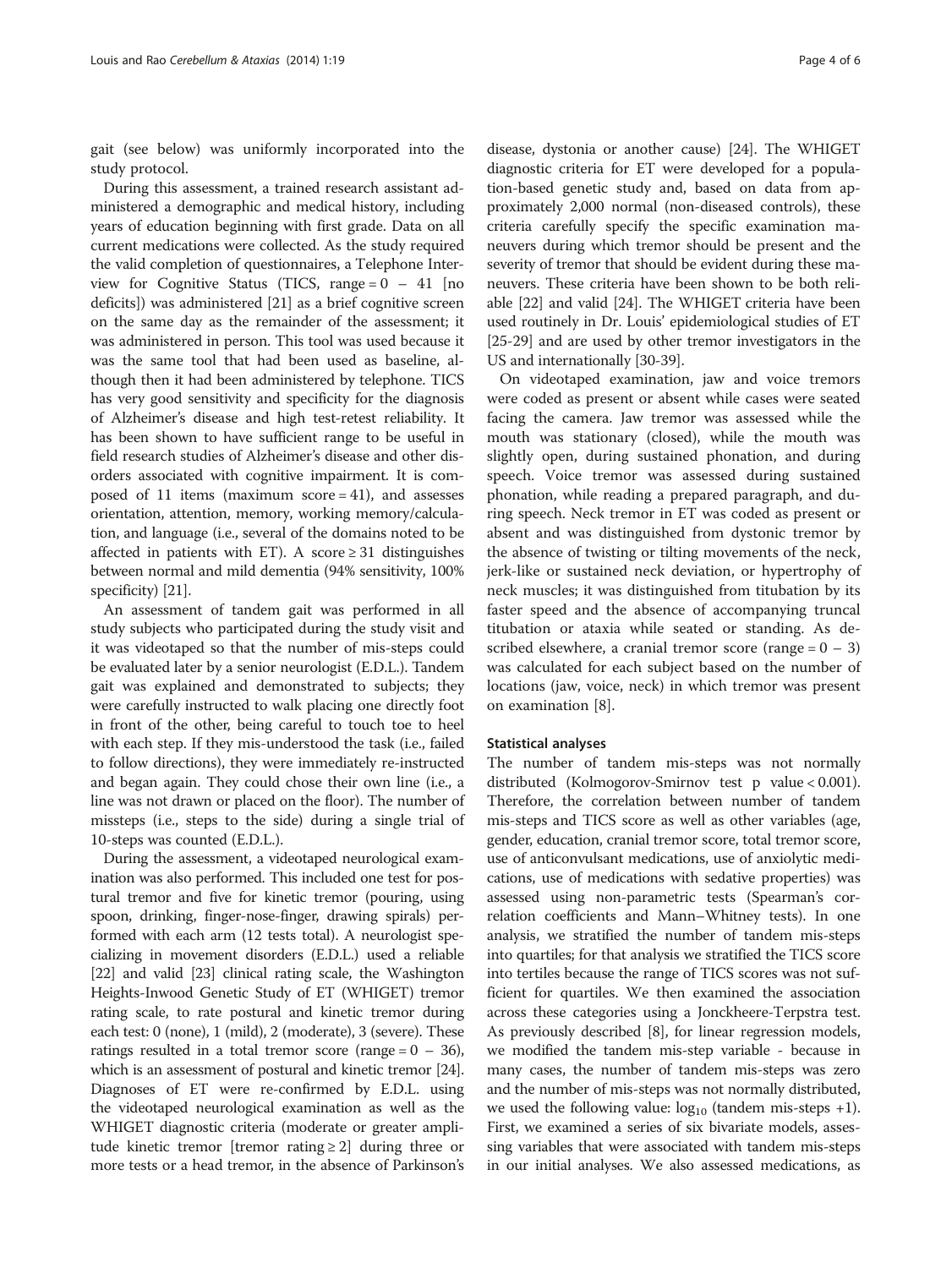<span id="page-4-0"></span>these have a high probability of being associated with tandem mis-steps, regardless of initial findings in the dataset. Then, a multivariate model, all of the variables considered into the bivariate models were entered at the same time.

#### Ethics approval and consent to participate

Prior to enrollment, all cases signed informed consent approved by the CUMC Ethics Committee.

#### Abbreviations

CUMC: Columbia University Medical Center; ET: Essential tremor; MCI: Mild cognitive impairment; TICS: Telephone Interview for Cognitive Status; WHIGET: Washington Heights-Inwood Genetic Study of ET.

#### Competing interests

Dr. Louis and Dr. Rao have no competing interests.

#### Authors' contributions

Conception and design of study: EDL and AKR, Acquisition of data: EDL, Analysis of data EDL and AKR, Interpretation of data: EDL and AKR, Drafting/ editing the manuscript: EDL and AKR, Final approval of work: EDL and AKR. All authors read and approved the final manuscript.

#### Funding

National Institutes of Health Grant R01 NS039422 and UL1 TR000040 (Drs. Louis and Rao), R01 NS039422 (Dr. Louis), and K01 HD060912 (Dr. Rao). These funding bodies played no role in the design of the study, the collection, analysis, and interpretation of data, or the writing of the manuscript.

#### Author details

<sup>1</sup>GH Sergievsky Center, College of Physicians and Surgeons, Columbia University, New York, NY, USA. <sup>2</sup>Department of Neurology, College of Physicians and Surgeons, Columbia University, New York, NY, USA. <sup>3</sup>Department of Epidemiology, Mailman School of Public Health, Columbia University, New York, NY, USA. <sup>4</sup>Taub Institute for Research on Alzheimer's Disease and the Aging Brain, College of Physicians and Surgeons, Columbia University, New York, NY, USA. <sup>5</sup>Program in Physical Therapy, Department of Rehabilitation & Regenerative Medicine, College of Physicians and Surgeons, Columbia University, New York, NY, USA.

#### Received: 24 October 2014 Accepted: 25 November 2014 Published online: 10 January 2015

#### References

- 1. Kronenbuerger M, Konczak J, Ziegler W, Buderath P, Frank B, Coenen VA, Kiening K, Reinacher P, Noth J, Timmann D: Balance and motor speech impairment in essential tremor. Cerebellum 2009, 8:389–398.
- 2. Louis ED: From neurons to neuron neighborhoods: the rewiring of the cerebellar cortex in essential tremor. Cerebellum 2014, 13:501–512.
- 3. Gitchell GT, Witzel PA, Baron MS: Slowed saccades and increased square wave jerks in essential tremor. Tremor Other Hyperkinet Mov 2013, 3: pii: tre-03-178-4116-2.
- 4. Passamonti L, Cerasa A, Quattrone A: Neuroimaging of essential tremor: What is the evidence for cerebellar involvement? Tremor Other Hyperkinet Mov 2012, 2: pii:tre-02-093-653-1.
- Bares M, Husarova I, Lungu OV: Essential tremor, the cerebellum, and motor timing: towards integrating them into one complex entity. Tremor Other Hyperkinet Mov 2012;2: pii:tre-02-93-653-1.
- 6. Singer C, Sanchez-Ramos J, Weiner WJ: Gait abnormality in essential tremor. Mov Disord 1994, 9:193–196.
- 7. Hubble JP, Busenbark KL, Pahwa R, Lyons K, Koller WC: Clinical expression of essential tremor: effects of gender and age. Mov Disord 1997, 12:969–972.
- 8. Louis ED, Rios E, Rao AK: Tandem gait performance in essential tremor: clinical correlates and association with midline tremors. Mov Disord 2010, 25:1633–1638.
- Louis ED, Galecki M, Rao AK: Four Essential Tremor Cases with Moderately Impaired Gait: How Impaired can Gait be in this Disease? Tremor Other Hyperkinet Mov (N Y) 2013, 3:pii:tre-03-200-4597-1.
- 10. Louis ED, Rao AK, Gerbin M: Functional correlates of gait and balance difficulty in essential tremor: balance confidence, near misses and falls. Gait Posture 2012, 35:43–47.
- 11. Benito-León J, Louis ED, Bermejo-Pareja F: Population-based case–control study of cognitive function in essential tremor. Neurology 2006, 66:69–74.
- 12. Benito- León J, Louis ED, Bermejo-Pareja F: Elderly-onset essential tremor is associated with dementia. Neurology 2006, 66:1500–1505.
- 13. Bermejo-Pareja F, Louis ED, Benito- León J: Risk of incident dementia in essential tremor: a population-based study. Mov Disord 2007, 15:1573–1580.
- 14. Benito-León J, Louis ED, Mitchell AJ, Bermejo-Pareja F: Elderly-onset essential tremor and mild cognitive impairment: a population-based study (NEDICES). J Alzheimers Dis 2011, 23:727–735.
- 15. Rao AK, Uddin J, Gillman A, Louis ED: Cognitive motor interference during dual-task gait in essential tremor. Gait Posture 2013, 38:403–409.
- 16. Tinetti ME, Speechley M, Ginter SF: Risk factors for falls among elderly persons living in the community. N Engl J Med 1988, 319:1701-1707.
- 17. Muir SW, Speechley M, Wells J, Borrie M, Gopaul K, Montero-Odasso M: Gait assessment in mild cognitive impairment and Alzheimer's disease: the effect of dual-task challenges across the cognitive spectrum. Gait Posture 2012, 35:96–100.
- 18. Schmahmann JD: Disorders of the cerebellum: ataxia, dysmetria of thought, and the cerebellar cognitive affective syndrome. J Neuropsychiatry Clin Neurosci 2004, 16:367–368.
- 19. Janicki S, Cosentino S, Louis ED: The cognitive side of essential tremor: what are the therapeutic implications? Therapeutic Adv Neurol Disorders 2013, 6:353–368.
- 20. Louis ED, Zheng W, Applegate L, Shi L, Factor-Litvak P: Blood harmane concentrations and dietary protein consumption in essential tremor. Neurology 2005, 65:391–396.
- 21. Brandt JSM, Folstein M: The telephone interview for cognitive status. Neuropsychiatr Neuropsychol Behav Neurol 1988, 1:111–117.
- 22. Louis ED, Ford B, Bismuth B: Reliability between two observers using a protocol for diagnosing Essential Tremor. Mov Disord 1998, 13:287–293.
- 23. Louis ED, Wendt KJ, Albert SM, Pullman SL, Yu Q, Andrews H: Validity of a performance-based test of function in essential tremor. Arch Neurol 1999, 56:841–846.
- 24. Louis ED, Pullman SL: Comparison of clinical vs. electrophysiological methods of diagnosing of essential tremor. Mov Disord 2001, 16:668–673.
- 25. Louis ED, Ford B, Frucht S, Barnes LF, X-Tang M, Ottman R: Risk of tremor and impairment from tremor in relatives of patients with essential tremor: a community-based family study. Ann Neurol 2001, 49:761–769.
- 26. Louis ED, Ford B, Wendt KJ, Lee H, Andrews H: A comparison of different bedside tests for essential tremor. Mov Disord 1999, 14:462–467.
- 27. Louis ED, Zheng W, Jurewicz EC, Watner D, Chen J, Factor-Litvak P, Parides M: Elevation of blood beta-carboline alkaloids in essential tremor. Neurology 2002, 59:1940–1944.
- 28. Louis ED, Marder K, Jurewicz EC, Watner D, Levy G, Mejia-Santana H: Body mass index in essential tremor. Arch Neurol 2002, 59:1273–1277.
- 29. Louis ED, Jiang W, Gerbin M, Viner AS, Factor-Litvak P, Zheng W: Blood harmane (1-methyl-9H-pyrido[3,4-b]indole) concentrations in essential tremor: repeat observation in cases and controls in New York. J Toxicol Environ Health A 2012, 75:673–683.
- 30. Dogu O, Sevim S, Camdeviren H, Sasmaz T, Bugdayci R, Aral M, Kaleagasi H, Un S, Louis ED: Prevalence of essential tremor: door-to-door neurologic exams in Mersin Province, Turkey. Neurology 2003, 61:1804–1806.
- 31. Inzelberg R, Mazarib A, Masarwa M, Abuful A, Strugatsky R, Friedland RF: Essential tremor prevalence is low in Arabic villages in Israel: door-todoor neurological examinations. J Neurol 2006, 253:1557–1560.
- 32. Gasparini M, Bonifati V, Fabrizio E, Fabbrini G, Brusa L, Lenzi GL, Meco G: Frontal lobe dysfunction in essential tremor: a preliminary study. J Neurol 2001, 248:399–402.
- 33. Farrer M, Gwinn-Hardy K, Muenter M, DeVrieze FW, Crook R, Perez-Tur J, Lincoln S, Maraganore D, Adler C, Newman S, MacElwee K, McCarthy P, Miller C, Waters C, Hardy J: A chromosome 4p haplotype segregating with Parkinson's disease and postural tremor. Hum Mol Genet 1999, 8:81-85.
- 34. Dogu O, Sevim S, Louis ED, Kaleagasi H, Aral M: Reduced body mass index in patients with essential tremor: a population-based study in the province of Mersin, Turkey. Arch Neurol 2004, 61:386–389.